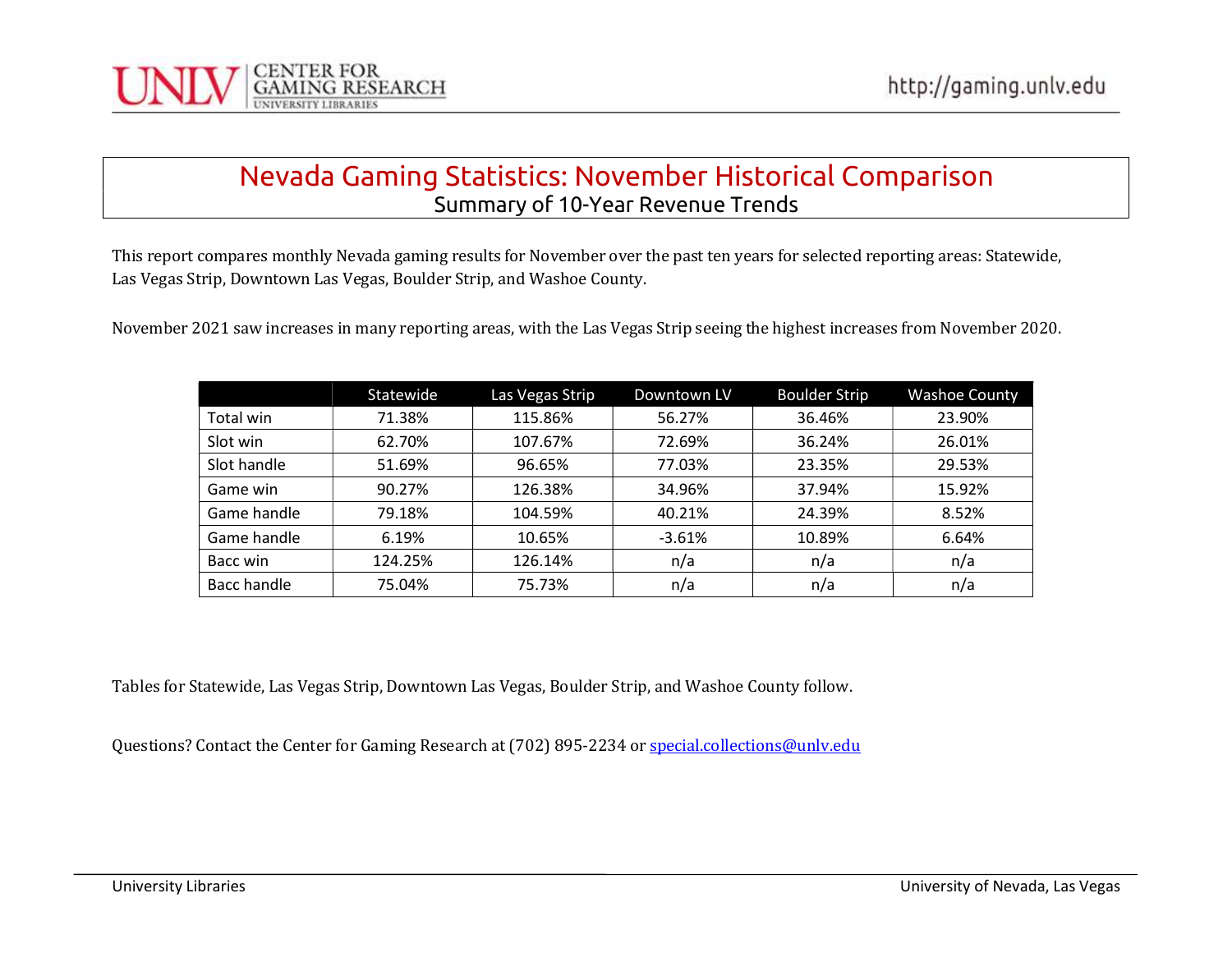# Nevada Gaming Statistics: November Historical Comparison Statewide figures for the month of November, 2012-2021

|                         | $Nov-12$  | $Nov-13$  | $Nov-14$  | <b>Nov-15</b> | $Nov-16$  | $Nov-17$  | $Nov-18$  | $Nov-19$  | $Nov-20$  | <b>Nov-21</b> | Change% |
|-------------------------|-----------|-----------|-----------|---------------|-----------|-----------|-----------|-----------|-----------|---------------|---------|
| <b>Total Revenue</b>    | 875,969   | 875,969   | 876,279   | 944,266       | 930,425   | 909,007   | 967,169   | 937,472   | 771,163   | 1,321,625     | 71.38%  |
| Slot Revenue            | 533,668   | 497,604   | 527,000   | 596,383       | 605,232   | 626,706   | 634,866   | 616,708   | 528,511   | 859,922       | 62.70%  |
| Slot Handle             | 8,635,405 | 8,684,188 | 8,569,106 | 8,544,169     | 8,720,922 | 9,043,377 | 9,503,982 | 9,606,044 | 7,528,647 | 11,419,947    | 51.69%  |
| Slot Hold %             | 6.18      | 5.73      | 6.15      | 6.98          | 6.94      | 6.93      | 6.68      | 6.42      | 7.02      | 7.53          | 7.26%   |
| # of Slots              | 158,920   | 155,353   | 152,917   | 147,731       | 145,136   | 141,318   | 141,011   | 140,600   | 113,231   | 122,018       | 7.76%   |
| Game Revenue            | 239,693   | 368,319   | 339,943   | 347,883       | 325,193   | 282,301   | 332,303   | 320,764   | 242,651   | 461,703       | 90.27%  |
| Game Handle             | 2,345,333 | 2,902,435 | 2,866,298 | 2,582,650     | 2,385,862 | 2,421,106 | 2,639,420 | 2,533,681 | 1,901,654 | 3,407,402     | 79.18%  |
| Game Hold %             | 10.22     | 12.69     | 11.86     | 13.47         | 13.63     | 11.66     | 12.59     | 12.66     | 12.76     | 13.55         | 6.19%   |
| # of Games              | 5,351     | 5,313     | 5,415     | 5,956         | 5,932     | 5,723     | 5,593     | 5,516     | 4,527     | 4,958         | 9.52%   |
| <b>Baccarat Revenue</b> | 71,689    | 130,051   | 128,198   | 109,916       | 84,841    | 64,914    | 97,778    | 75,544    | 42,030    | 94,250        | 124.25% |
| Baccarat Handle         | 564,036   | 1,061,641 | 1,038,040 | 748,747       | 627,058   | 647,198   | 804,757   | 557,109   | 421,988   | 738,636       | 75.04%  |
| Baccarat Hold %         | 12.71     | 12.25     | 12.35     | 14.68         | 13.53     | 10.03     | 12.15     | 13.56     | 9.96      | 12.76         | 28.11%  |
| # of Bacc Games         | 285       | 302       | 328       | 330           | 385       | 371       | 359       | 369       | 338       | 386           | 14.20%  |
| # of locations          | 328       | 333       | 329       | 324           | 325       | 326       | 432       | 440       | 432       | 433           | 0.23%   |

All non-restricted locations, State of Nevada

Total Revenue, Slot Revenue, Game Revenue, Baccarat Revenue: Win reported for each category; how much money casinos kept, in thousands of dollars (add 000 for totals)

Slot, Game, Baccarat Handle: Estimate of how much was gambled by patrons in each category

Number of Slots, Games, and Baccarat Games: Statewide totals for each category; Locations=active non-restricted gambling locations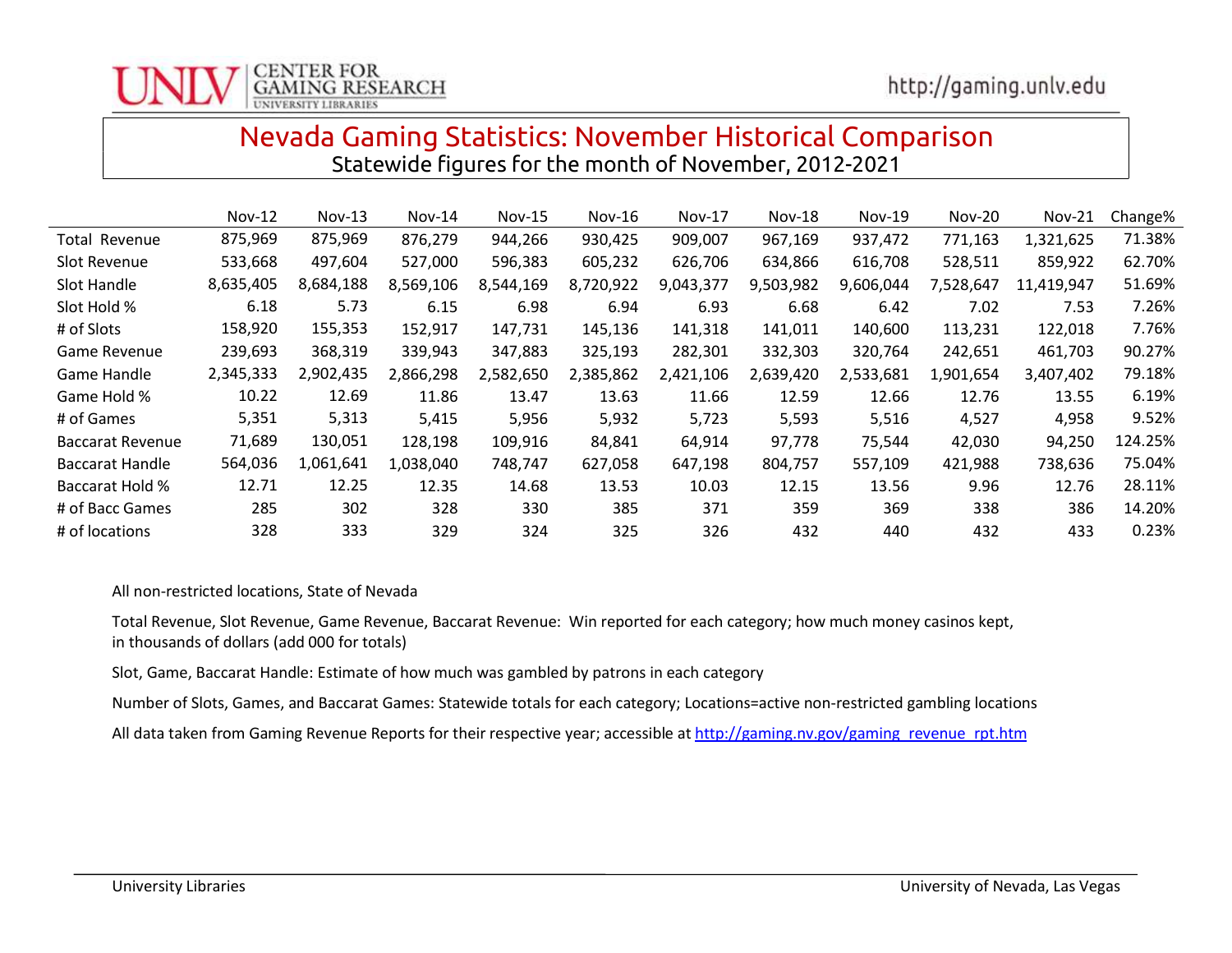# Nevada Gaming Statistics: November Historical Comparison Las Vegas Strip figures for the month of November, 2012-2021

|                         | $Nov-12$  | $Nov-13$  | $Nov-14$  | <b>Nov-15</b> | $Nov-16$  | <b>Nov-17</b> | <b>Nov-18</b> | Nov-19    | <b>Nov-20</b> | Nov-21    | Change% |
|-------------------------|-----------|-----------|-----------|---------------|-----------|---------------|---------------|-----------|---------------|-----------|---------|
| Total Revenue           | 431,864   | 529,440   | 508,256   | 535,615       | 516,992   | 485,753       | 534,486       | 517,939   | 349,797       | 755,056   | 115.86% |
| Slot Revenue            | 234,068   | 225,734   | 230,209   | 265,145       | 257,976   | 270,197       | 279,947       | 277,723   | 196,601       | 408,248   | 107.65% |
| Slot Handle             | 3,224,077 | 3,224,771 | 3,144,932 | 3,148,990     | 3,200,695 | 3,291,072     | 3,561,667     | 3,592,794 | 2,391,740     | 4,703,318 | 96.65%  |
| Slot Hold %             | 7.26      | 7.00      | 7.32      | 8.42          | 8.06      | 8.21          | 7.86          | 7.73      | 8.22          | 8.68      | 5.60%   |
| # of Slots              | 46,001    | 44,379    | 44,715    | 41,569        | 40,171    | 37,771        | 38,589        | 39,019    | 30,078        | 33,689    | 12.01%  |
| <b>Game Revenue</b>     | 192,311   | 297,580   | 272,263   | 270,470       | 259,016   | 215,556       | 254,539       | 240,215   | 153,196       | 346,808   | 126.38% |
| Game Handle             | 1,798,980 | 2,319,408 | 2,282,171 | 1,999,039     | 1,811,301 | 1,805,327     | 1,990,141     | 1,814,313 | 1,245,496     | 2,548,185 | 104.59% |
| Game Hold %             | 10.69     | 12.83     | 11.93     | 13.53         | 14.30     | 11.94         | 12.79         | 13.24     | 12.30         | 13.61     | 10.65%  |
| # of Games              | 2,719     | 2,678     | 2,805     | 3,046         | 3,018     | 2,902         | 2,861         | 2,864     | 2,287         | 2,673     | 16.88%  |
| <b>Baccarat Revenue</b> | 66,403    | 129,015   | 127,593   | 109,593       | 84,209    | 63,185        | 96,523        | 74,660    | 40,846        | 92,368    | 126.14% |
| <b>Baccarat Handle</b>  | 546,077   | 1.040.444 | 1,032,306 | 739,993       | 616,916   | 629,960       | 792,471       | 543,377   | 409,689       | 719,938   | 75.73%  |
| <b>Baccarat Hold %</b>  | 12.16     | 12.40     | 12.36     | 14.81         | 13.65     | 10.03         | 12.18         | 13.74     | 9.97          | 12.83     | 28.69%  |
| # of Bacc Games         | 273       | 278       | 310       | 308           | 339       | 326           | 330           | 339       | 310           | 357       | 15.16%  |
| # Locations             | 41        | 41        | 41        | 40            | 40        | 39            | 50            | 50        | 55            | 58        | 5.45%   |

All non-restricted locations, Las Vegas Strip

Total Revenue, Slot Revenue, Game Revenue, Baccarat Revenue: Win reported for each category; how much money casinos kept, in thousands of dollars (add 000 for totals)

Slot, Game, Baccarat Handle: Estimate of how much was gambled by patrons in each category

Number of Slots, Games, and Baccarat Games: Statewide totals for each category; Locations=active non-restricted gambling locations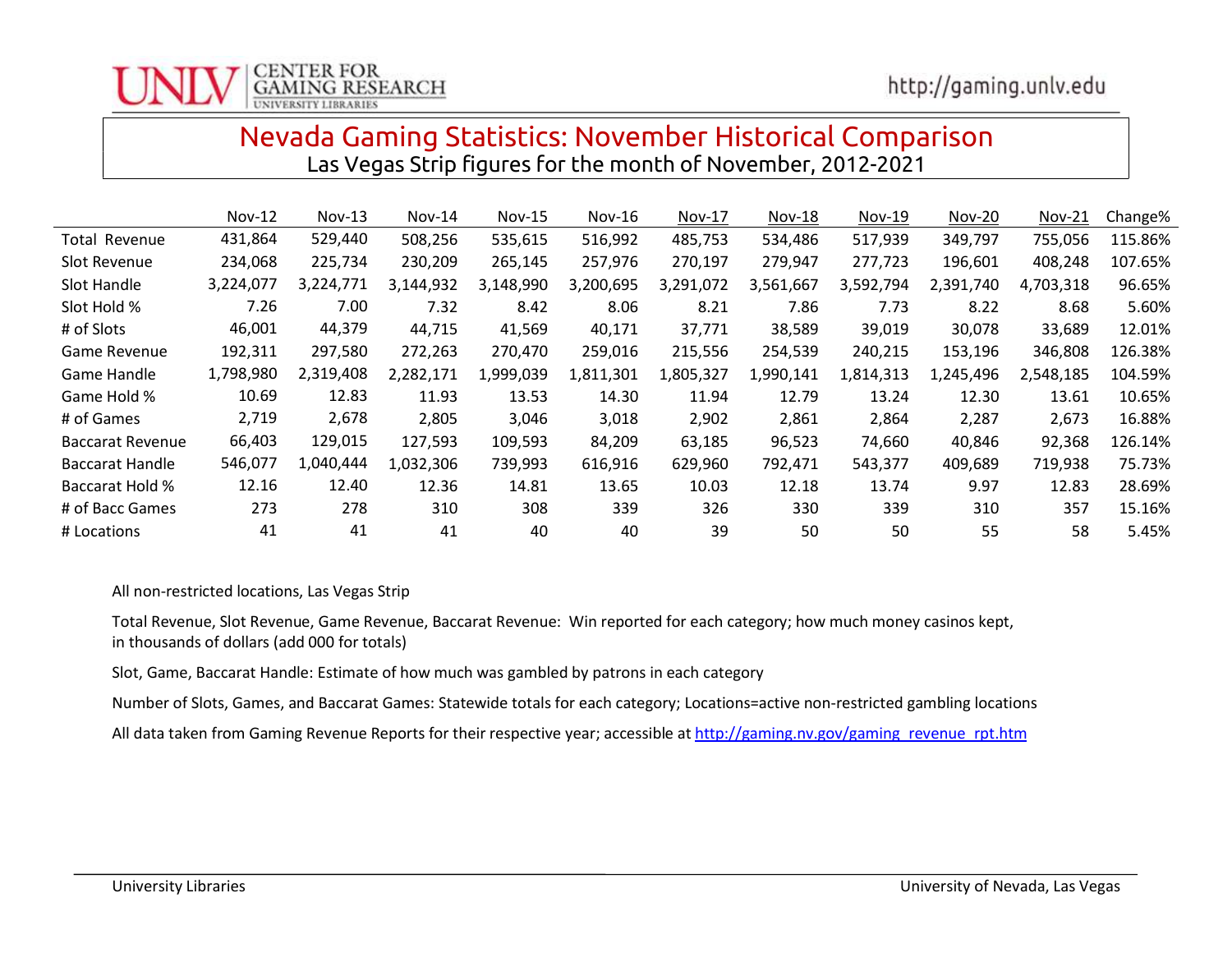# Nevada Gaming Statistics: November Historical Comparison Downtown Las Vegas figures for the month of November, 2012-2021

|                      | $Nov-12$ | $Nov-13$ | $Nov-14$ | $Nov-15$ | $Nov-16$ | $Nov-17$ | $Nov-18$ | $Nov-19$ | $Nov-20$ | $Nov-21$ | Change%   |
|----------------------|----------|----------|----------|----------|----------|----------|----------|----------|----------|----------|-----------|
| <b>Total Revenue</b> | 38,526   | 38,001   | 42,840   | 53,652   | 50,785   | 54,232   | 55,420   | 52,084   | 52,989   | 82,859   | 56.27%    |
| Slot Revenue         | 29,098   | 25,982   | 30,149   | 39,395   | 36,361   | 39,279   | 37,469   | 33,617   | 29,950   | 51,722   | 72.69%    |
| Slot Handle          | 461,873  | 478,490  | 460,290  | 453,859  | 475,929  | 495,947  | 521,127  | 528,569  | 349,068  | 617,945  | 77.03%    |
| Slot Hold %          | 6.30     | 5.43     | 6.55     | 8.68     | 7.64     | 7.92     | 7.19     | 6.36     | 8.58     | 8.37     | $-2.45%$  |
| # of Slots           | 10,883   | 11,035   | 10,549   | 10,151   | 9,821    | 9,832    | 9,416    | 9,340    | 9,151    | 9,946    | 8.69%     |
| Game Revenue         | 9,111    | 11,635   | 12,337   | 14,256   | 14,424   | 14,953   | 17,951   | 18,467   | 23,039   | 31,138   | 34.96%    |
| Game Handle          | 83,358   | 107,532  | 114,550  | 121,535  | 135,819  | 166,514  | 182,429  | 227,707  | 251,792  | 353,039  | 40.21%    |
| Game Hold %          | 10.93    | 10.82    | 10.77    | 11.73    | 10.62    | 8.98     | 9.84     | 8.11     | 9.15     | 8.82     | $-3.61\%$ |
| # of Games           | 396      | 413      | 412      | 425      | 456      | 447      | 424      | 405      | 401      | 410      | 2.24%     |
| # of Locations       | 19       | 18       | 18       | 17       | 15       | 17       | 21       | 21       | 20       | 22       | 10.00%    |

All non-restricted locations, Downtown Las Vegas

Total Revenue, Slot Revenue, Game Revenue,: Win reported for each category; how much money casinos kept, in thousands of dollars (add 000 for totals)

Slot, Game Handle: Estimate of how much was gambled by patrons in each category

Number of Slots, Games: Statewide totals for each category; Locations=active non-restricted gambling locations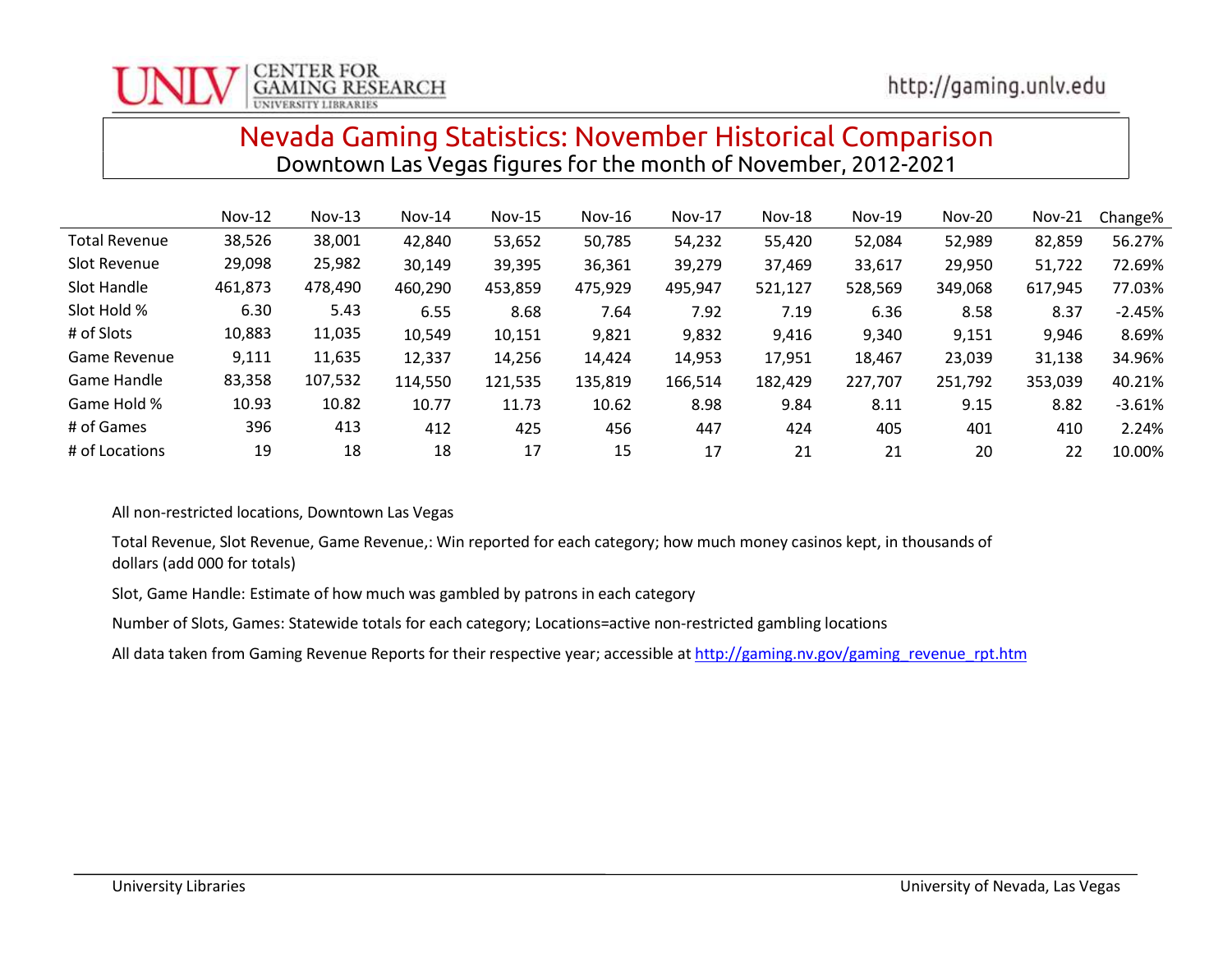# Nevada Gaming Statistics: November Historical Comparison Boulder Strip figures for the month of November, 2012-2021

|                | $Nov-12$  | $Nov-13$  | $Nov-14$  | $Nov-15$  | $Nov-16$  | <b>Nov-17</b> | $Nov-18$  | $Nov-19$  | <b>Nov-20</b> | $Nov-21$  | Change% |
|----------------|-----------|-----------|-----------|-----------|-----------|---------------|-----------|-----------|---------------|-----------|---------|
| Total Revenue  | 52,738    | 48,071    | 58,014    | 70,503    | 72,791    | 72,847        | 63,962    | 57,993    | 68,567        | 93,566    | 36.46%  |
| Slot Revenue   | 49,893    | 37,030    | 49,590    | 61,167    | 65,752    | 64,569        | 55,946    | 48,827    | 59,750        | 81,404    | 36.24%  |
| Slot Handle    | 1,018,224 | 1,011,749 | 1,012,041 | 1,012,699 | 1,013,128 | 1,051,612     | 1,084,225 | 1,102,190 | 905,303       | 1,116,653 | 23.35%  |
| Slot Hold %    | 4.90      | 3.66      | 4.90      | 6.04      | 6.49      | 6.14          | 5.16      | 4.43      | 6.60          | 7.29      | 10.45%  |
| # of Slots     | 20,834    | 19,825    | 18,685    | 18,402    | 18,613    | 17,915        | 17,555    | 17,597    | 13,384        | 14,072    | 5.14%   |
| Game Revenue   | 2,218     | 10,493    | 7,966     | 9,336     | 7,039     | 8,278         | 8,016     | 9,166     | 8,817         | 12,162    | 37.94%  |
| Game Handle    | 134,424   | 112,828   | 104,267   | 95,265    | 68,207    | 65,130        | 65,277    | 65,612    | 47,763        | 59,414    | 24.39%  |
| Game Hold %    | 1.65      | 9.30      | 7.64      | 9.80      | 10.32     | 12.71         | 12.28     | 13.97     | 18.46         | 20.47     | 10.89%  |
| # of Games     | 319       | 301       | 302       | 335       | 333       | 321           | 315       | 309       | 205           | 226       | 10.24%  |
| # of Locations | 33        | 32        | 30        | 30        | 32        | 32            | 41        | 42        | 40            | 41        | 2.50%   |

All non-restricted locations, Boulder Strip (Las Vegas)

Total Revenue, Slot Revenue, Game Revenue,: Win reported for each category; how much money casinos kept, in thousands of dollars (add 000 for totals)

Slot, Game Handle: Estimate of how much was gambled by patrons in each category

Number of Slots, Games: Statewide totals for each category; Locations=active non-restricted gambling locations